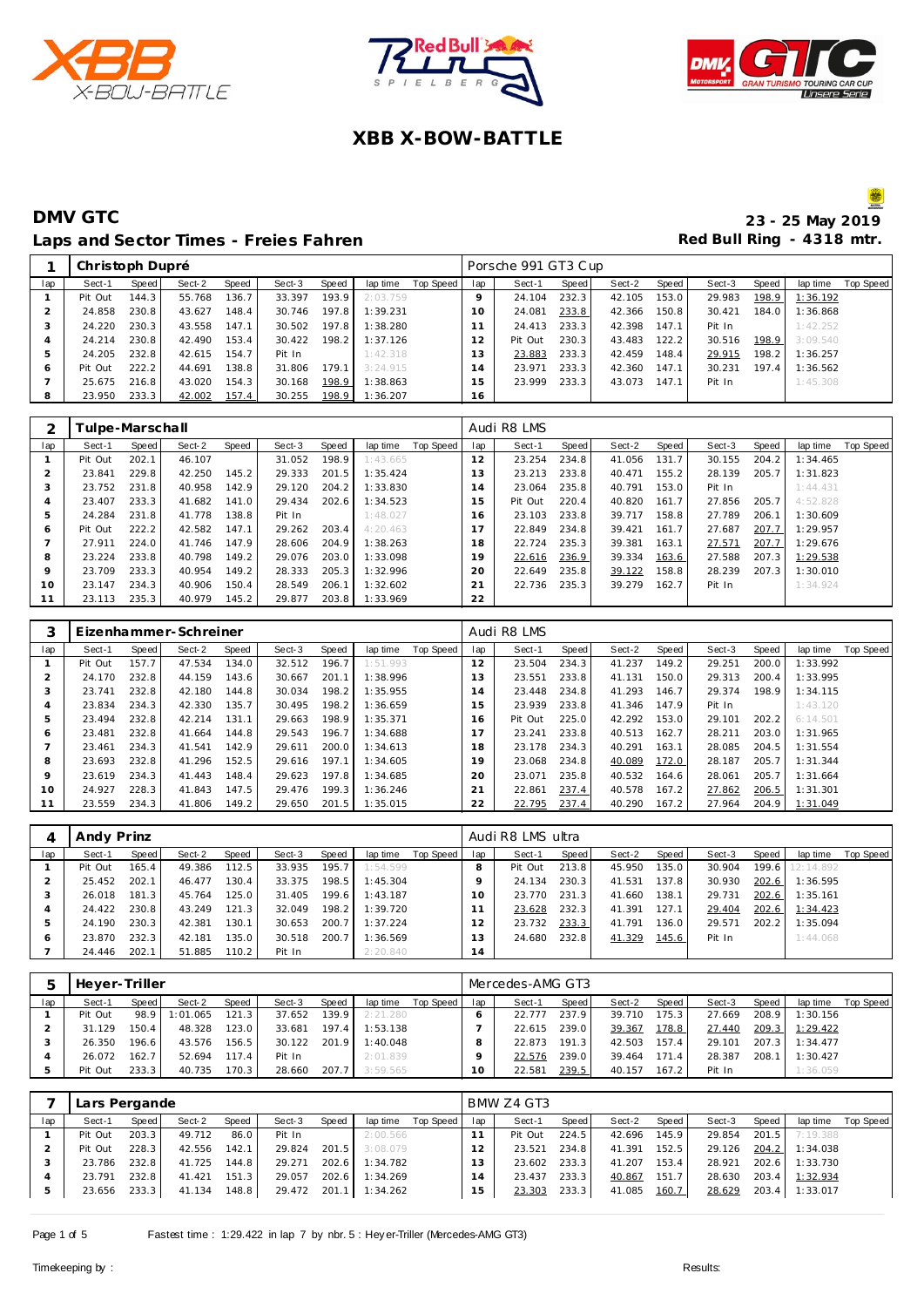





# **DMV GTC** 23 - 25 May 2019

#### Laps and Sector Times - Freies Fahren **Red Bull Ring - 4318 mtr.**

|         |               |                     |  | 23.666 233.8 41.112 160.2 29.196 201.5 1:33.974 | 1.16            |  |                                  | 23.310 233.8 41.382 151.3 28.795 203.8 1:33.487 |          |
|---------|---------------|---------------------|--|-------------------------------------------------|-----------------|--|----------------------------------|-------------------------------------------------|----------|
|         | 23.671 234.8  |                     |  | 42.525  146.3  30.287  190.8  1:36.483          | 17 <sup>1</sup> |  |                                  | 23.539 233.8 41.135 155.2 28.842 203.4 1:33.516 |          |
| 8 I     |               |                     |  | 24.176 233.8 41.733 149.2 Pit In 1:42.181       | 18 L            |  |                                  | 23.308 235.3 40.993 156.1 28.694 203.8 1:32.995 |          |
| $\circ$ | Pit Out 228.8 |                     |  | 42.899 150.0 29.162 202.2 5:01.831              | 19              |  | 23.390 235.8 41.352 160.2 Pit In |                                                 | 1:41.702 |
| $10-1$  | 23.508 233.3  | 41.251 154.3 Pit In |  | 1:42.133                                        | 20              |  |                                  |                                                 |          |

| 10  | Markus Alber |                    |        |       |        |       |          |           |     | Corvette Z.06R GT3 |       |        |       |        |       |                |           |
|-----|--------------|--------------------|--------|-------|--------|-------|----------|-----------|-----|--------------------|-------|--------|-------|--------|-------|----------------|-----------|
| lap | Sect-1       | Speed              | Sect-2 | Speed | Sect-3 | Speed | lap time | Top Speed | lap | Sect-1             | Speed | Sect-2 | Speed | Sect-3 | Speed | lap time       | Top Speed |
|     | Pit Out      | 158.4 <sub>1</sub> | 55.524 | 113.0 | 37.749 | 198.9 | 2:05.140 |           |     | Pit Out            | 205.6 | 44.281 | 142.5 | 30.869 |       | 206.9 8:24.170 |           |
|     | 25.917       | 187.3              | 46.928 | 138.5 | 33.994 | 182.1 | 1:46.839 |           |     | 23.302             | 242.2 | 41.072 | 145.9 | 28.615 | 210.1 | 1:32.989       |           |
|     | 27.333       | 167.2              | 48.139 | 127.7 | 32.883 | 189.1 | 1:48.355 |           |     | 22.997             | 242.2 | 41.660 | 146.3 | 29.432 | 209.7 | 1:34.089       |           |
|     | 29.620       | 150.0              | 55.643 | 129.5 | 34.778 | 187.2 | 2:00.041 |           |     | 23.005             | 242.7 | 59.373 | 106.1 | Pit In |       | 2:14.494       |           |
|     | 28.414       | 155.4              | 50.207 | 121.1 | Pit In |       | 2:06.688 |           | 10  |                    |       |        |       |        |       |                |           |

| 13      | Fimo Scheibner |       |          |       |        |       |          |           |                | Aston Martin Vantage GT3 |       |        |       |        |       |          |           |
|---------|----------------|-------|----------|-------|--------|-------|----------|-----------|----------------|--------------------------|-------|--------|-------|--------|-------|----------|-----------|
| lap     | Sect-1         | Speed | Sect-2   | Speed | Sect-3 | Speed | lap time | Top Speed | lap            | Sect-1                   | Speed | Sect-2 | Speed | Sect-3 | Speed | lap time | Top Speed |
|         | Pit Out        | 176.9 | 46.869   | 140.3 | 30.846 | 204.2 | 1:46.114 |           | 10             | 23.097                   | 236.9 | 40.427 | 162.2 | 28.326 | 206.9 | 1:31.850 |           |
|         | 23.684         | 234.8 | 43.078   | 155.2 | 28.566 | 206.9 | 1:35.328 |           |                | 23.038                   | 238.4 | 40.475 | 165.1 | 28.053 | 206.9 | 1:31.566 |           |
|         | 23.169         | 237.9 | 40.376   | 163.6 | 28.091 | 209.3 | 1:31.636 |           |                | 23.279                   | 239.0 | 40.679 | 157.0 | 31.345 | 197.8 | 1:35.303 |           |
|         | 23.306         | 237.9 | 1:11.630 | 65.9  | Pit In |       | 2:21.908 |           | 3              | 23.387                   | 237.9 | 40.499 | 163.1 | 28.427 | 206.9 | 1:32.313 |           |
|         | Pit Out        | 178.6 | 44.240   | 150.4 | 30.453 | 204.5 | 3:11.286 |           | $\overline{4}$ | 23.125                   | 237.9 | 40.441 | 164.1 | 28.375 | 208.5 | 1:31.941 |           |
| 6       | 23.945         | 234.8 | 41.488   | 160.2 | 28.373 | 206.5 | 1:33.806 |           | 5              | 22.853                   | 237.9 | 40.130 | 165.1 | 28.536 | 207.7 | 1:31.519 |           |
|         | 23.114         | 237.4 | 40.677   | 157.9 | 28.289 | 208.5 | 1:32.080 |           | 6              | 23.014                   | 238.4 | 40.583 | 161.7 | 28.180 | 208.9 | 1:31.777 |           |
| 8       | 23.121         | 238.4 | 40.480   | 158.8 | Pit In |       | 1:37.903 |           |                | 23.134                   | 233.8 | 40.812 | 167.2 | 28.365 | 206.5 | 1:32.311 |           |
| $\circ$ | Pit Out        | 234.3 | 41.752   | 143.2 | 30.097 | 205.7 | 2:59.116 |           | 18             | 23.106                   | 239.5 | 46.553 | 132.7 | Pit In |       | 1:50.912 |           |

| 15  | Mario Hirsch |       |        |       |        |       |          |           |     | Mercedes-AMG GT3 |       |        |       |        |       |          |           |
|-----|--------------|-------|--------|-------|--------|-------|----------|-----------|-----|------------------|-------|--------|-------|--------|-------|----------|-----------|
| lap | Sect-1       | Speed | Sect-2 | Speed | Sect-3 | Speed | lap time | Top Speed | lap | Sect-1           | Speed | Sect-2 | Speed | Sect-3 | Speed | lap time | Top Speed |
|     | Pit Out      | 218.6 | 43.726 | 156.1 | 28.800 | 205.7 | 1:40.335 |           |     | 23.391           | 238.4 | 40.729 | 161.7 | Pit In |       | 1:41.831 |           |
|     | 24.462       | 222.6 | 41.898 | 147.1 | 28.768 | 207.3 | 1:35.128 |           |     | Pit Out          | 231.8 | 41.379 | 154.3 | 28.182 | 206.5 | 4:07.609 |           |
|     | 22.841       | 237.4 | 40.173 | 161.7 | 28.306 | 207.3 | 1:31.320 |           |     | 23.286           | 237.4 | 40.124 | 166.2 | 28.502 | 208.9 | 1:31.912 |           |
|     | 22.833       | 237.9 | 39.893 | 162.2 | 28.090 | 208.5 | 1:30.816 |           | 10  | 22.760           | 238.4 | 39.714 | 167.2 | 29.107 | 205.3 | 1:31.581 |           |
|     | 23.944       | 237.9 | 42.872 | 96.9  | 31.259 | 208.1 | 1:38.075 |           |     | 22.933           | 237.9 | 39.949 | 167.2 | 28.241 | 208.1 | 1:31.123 |           |
|     | 22.957       | 236.9 | 41.045 | 144.8 | 28.826 | 208.1 | 1:32.828 |           |     | 23.378           | 212.5 | 43.075 | 154.7 | Pit In |       | 1:39.365 |           |

| 17             | Christof Langer |       |        |       |        |       |          |           |                     | Porsche 991 GT3 Cup |       |        |       |        |       |          |           |
|----------------|-----------------|-------|--------|-------|--------|-------|----------|-----------|---------------------|---------------------|-------|--------|-------|--------|-------|----------|-----------|
| lap            | Sect-1          | Speed | Sect-2 | Speed | Sect-3 | Speed | lap time | Top Speed | lap                 | Sect-1              | Speed | Sect-2 | Speed | Sect-3 | Speed | lap time | Top Speed |
|                | Pit Out         | 134.2 | 54.177 | 122.2 | 35.089 | 193.2 | 2:01.337 |           | 13                  | 24.113              | 227.8 | 43.103 | 147.5 | 30.386 | 196.0 | 1:37.602 |           |
| $\overline{2}$ | 25.001          | 211.3 | 44.285 | 144.8 | 30.943 | 197.1 | 1:40.229 |           | и<br>$\overline{4}$ | 24.052              | 231.3 | 42.183 | 153.4 | 29.613 | 198.5 | 1:35.848 |           |
| 3              | 24.459          | 229.8 | 42.647 | 154.3 | 29.819 | 198.2 | 1:36.925 |           | 15                  | 24.140              | 230.8 | 42.427 | 146.3 | 29.572 | 199.3 | 1:36.139 |           |
| 4              | 24.151          | 231.8 | 42.495 | 144.8 | 29.481 | 200.0 | 1:36.127 |           | 16                  | 24.108              | 231.3 | 42.267 | 153.0 | 29.571 | 200.0 | 1:35.946 |           |
| 5              | 23.976          | 229.8 | 43.376 | 147.1 | 29.696 | 195.7 | 1:37.048 |           | 17                  | 23.919              | 231.8 | 42.162 | 150.0 | 29.286 | 198.5 | 1:35.367 |           |
| 6              | 24.172          | 231.3 | 42.286 | 149.2 | 30.296 | 196.0 | 1:36.754 |           | 18                  | 23.804              | 230.8 | 42.403 | 147.5 | 30.077 | 193.2 | 1:36.284 |           |
|                | 24.130          | 231.3 | 42.557 | 151.7 | 29.601 | 197.8 | 1:36.288 |           | 19                  | 24.146              | 232.8 | 42.092 | 147.9 | 29.742 | 200.0 | 1:35.980 |           |
| 8              | 24.321          | 230.3 | 42.803 | 149.2 | 30.292 | 197.4 | 1:37.416 |           | 20                  | 23.998              | 232.3 | 41.959 | 154.7 | 29.775 | 196.7 | 1:35.732 |           |
| 9              | 24.095          | 231.3 | 42.364 | 148.4 | 29.558 | 199.6 | 1:36.017 |           | 21                  | 24.069              | 228.3 | 42.941 | 153.0 | 29.656 | 200.0 | 1:36.666 |           |
| 10             | 24.187          | 219.9 | 44.033 | 141.4 | 29.743 | 196.7 | 1:37.963 |           | 22                  | 24.010              | 232.8 | 42.257 | 157.0 | 29.588 | 200.0 | 1:35.855 |           |
| 11             | 24.182          | 230.3 | 43.002 | 139.9 | Pit In |       | 1:43.910 |           | 23                  | 24.036              | 231.3 | 42.308 | 147.5 | 29.604 | 199.6 | 1:35.948 |           |
| 12             | Pit Out         | 149.1 | 46.667 | 140.6 | 30.691 | 196.4 | 3:45.691 |           | 24                  |                     |       |        |       |        |       |          |           |

| 29  | Frank Schumm |       |          |       |        |       |          |           |     | VW Golf GTI TCR |       |        |       |        |       |          |           |
|-----|--------------|-------|----------|-------|--------|-------|----------|-----------|-----|-----------------|-------|--------|-------|--------|-------|----------|-----------|
| lap | Sect-1       | Speed | Sect-2   | Speed | Sect-3 | Speed | lap time | Top Speed | lap | Sect-1          | Speed | Sect-2 | Speed | Sect-3 | Speed | lap time | Top Speed |
|     | Pit Out      | 128.5 | 1:04.152 | 103.3 | 36.298 | 178.5 | 2:12.133 |           |     | 25.663          | 210.8 | 46.329 | 125.9 | 31.557 | 187.8 | 1:43.549 |           |
|     | 27.914       | 181.9 | 48.257   | 120.5 | 33.190 | 185.9 | 1:49.361 |           |     | 26.347          | 212.1 | 45.336 | 126.2 | 31.359 | 187.8 | 1:43.042 |           |
|     | 26.945       | 199.9 | 1:02.305 | 69.2  | Pit In |       | 2:10.547 |           |     | 25.255          | 213.8 | 45.190 | 124.1 | 31.884 | 185.9 | 1:42.329 |           |
|     | Pit Out      | 203.7 | 46.825   | 122.2 | 32.841 | 185.9 | 2:54.855 |           | 1 O | 25.479          | 210.4 | 45.199 | 122.4 | 32.641 | 186.2 | 1:43.319 |           |
|     | 25.678       | 210.0 | 46.374   | 121.3 | 32.868 | 186.9 | 1:44.920 |           |     | 25.998          | 212.9 | 45.421 | 128.6 | Pit In |       | 1:52.407 |           |
| O   | 25.298       | 213.4 | 45.792   | 124.1 | 32.470 | 186.9 | 1:43.560 |           | 12  |                 |       |        |       |        |       |          |           |

| -30 | Jay Boyd |         |        |       |        |       |                         |                    |                 | Audi R8 LMS ultra |       |              |       |        |              |                       |           |
|-----|----------|---------|--------|-------|--------|-------|-------------------------|--------------------|-----------------|-------------------|-------|--------------|-------|--------|--------------|-----------------------|-----------|
| lap | Sect-1   | Speed   | Sect-2 | Speed | Sect-3 | Speed |                         | lap time Top Speed | lap             | Sect-1            | Speed | Sect-2       | Speed | Sect-3 | <b>Speed</b> | lap time              | Top Speed |
|     | Pit Out  | $147.3$ | 57.668 | 117.9 | 36.253 | 188.5 | 2:07.834                |                    | 12 <sub>1</sub> | Pit Out           | 206.0 | 46.423 133.7 |       |        |              | 31.084 197.4 4:52.549 |           |
|     | 25.612   | 203.3   | 47.536 | 128.9 |        |       | 33.654 195.7 1:46.802   |                    | 13              | 24.158            | 230.8 | 42.287       | 141.7 | 30.772 | 200.4        | 1:37.217              |           |
|     | 24.481   | 221.7   | 43.954 | 139.2 |        |       | 31.920  196.4  1:40.355 |                    | 14              | 24.345 231.3      |       | 44.642 129.2 |       |        |              | 32.714 198.9 1:41.701 |           |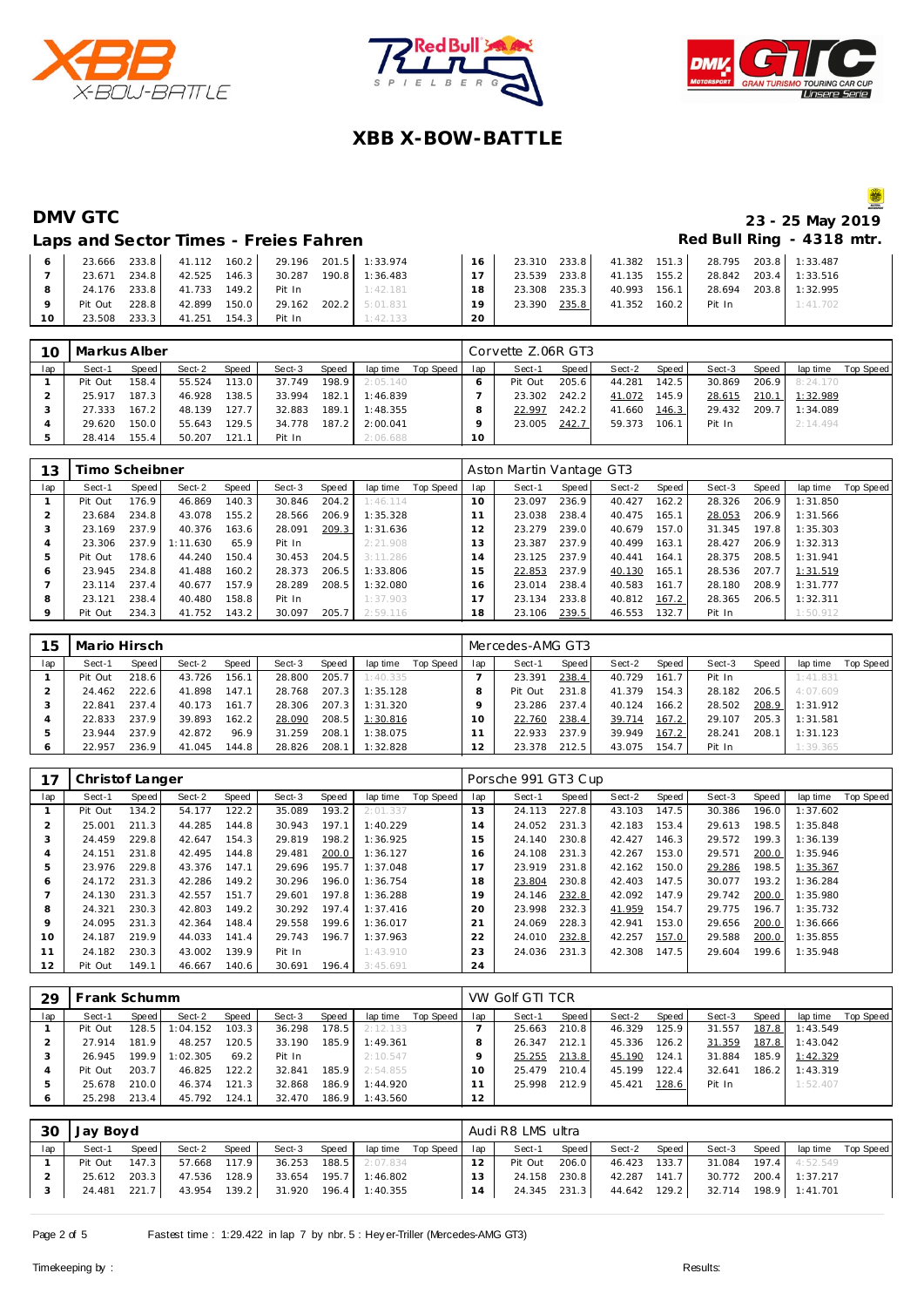





# **DMV GTC 23 - 25 May 2019**

|    | Laps and Sector Times - Freies Fahren |       |        |       |        |       |          |    |        |       |        |       |        |         | Red Bull Ring - 4318 mtr. |
|----|---------------------------------------|-------|--------|-------|--------|-------|----------|----|--------|-------|--------|-------|--------|---------|---------------------------|
|    | 24.378                                | 224.0 | 43.596 | 132.7 | 31.382 | 197.1 | 1:39.356 | 15 | 24.029 | 230.8 | 41.769 | 148.8 | 30.162 | 199.3   | 1:35.960                  |
| 5  | 25.126                                | 193.4 | 45.110 | 125.0 | 34.012 | 195.3 | 1:44.248 | 16 | 23.879 | 229.8 | 41.603 | 155.6 | 29.612 | 199.6   | 1:35.094                  |
| 6  | 24.507                                | 211.7 | 44.477 | 126.5 | 31.681 | 198.2 | 1:40.665 |    | 23.872 | 230.8 | 41.801 | 150.4 | 29.528 | 200.7   | 1:35.201                  |
|    | 24.486                                | 225.4 | 43.654 | 139.2 | 31.307 | 197.4 | 1:39.447 | 18 | 23.841 | 232.3 | 41.607 | 141.4 | 30.507 | 200.0   | 1:35.955                  |
| 8  | 25.211                                | 225.4 | 43.113 | 141.7 | 31.034 | 197.8 | 1:39.358 | 19 | 23.835 | 232.8 | 41.528 | 151.3 | 29.678 | $201.5$ | 1:35.041                  |
|    | 24.109                                | 231.8 | 42.839 | 134.0 | 30.992 | 198.2 | 1:37.940 | 20 | 23.736 | 231.8 | 41.533 | 147.1 | 29.434 | 200.7   | 1:34.703                  |
| 10 | 23.937                                | 232.3 | 42.610 | 137.4 | 30.808 | 198.9 | 1:37.355 |    | 23.594 | 232.8 | 41.293 | 149.6 | 29.323 | 203.4   | 1:34.210                  |
| 11 | 24.688                                | 230.8 | 44.235 | 130.4 | Pit In |       | 1:51.604 | 22 | 23.920 | 190.3 | 46.601 | 137.8 | Pit In |         | 1:47.049                  |

| 36           | Suabo-Schütz |       |         |       |        |       |          |           |     | Mercedes AMG GT4 |       |        |       |        |       |          |           |
|--------------|--------------|-------|---------|-------|--------|-------|----------|-----------|-----|------------------|-------|--------|-------|--------|-------|----------|-----------|
| lap          | Sect-1       | Speed | Sect-2  | Speed | Sect-3 | Speed | lap time | Top Speed | lap | Sect-1           | Speed | Sect-2 | Speed | Sect-3 | Speed | lap time | Top Speed |
|              | Pit Out      | 104.6 | :00.644 | 116.1 | 38.707 | 144.8 | 2:18.596 |           | 11  | 25.307           | 226.9 | 45.024 | 133.0 | 32.345 | 194.6 | 1:42.676 |           |
|              | 29.683       | 140.6 | 48.956  | 126.5 | 35.268 | 193.2 | 1:53.907 |           | 12  | 24.751           | 232.3 | 43.595 | 138.1 | 31.129 | 193.9 | 1:39.475 |           |
| -1           | 27.326       | 180.7 | 48.273  | 126.8 | 33.478 | 196.0 | 1:49.077 |           | 3   | 25.241           | 225.0 | 43.434 | 143.2 | 32.167 | 194.9 | 1:40.842 |           |
|              | 24.456       | 208.8 | 43.995  | 136.7 | 31.903 | 197.4 | 1:40.354 |           | 14  | 24.867           | 228.3 | 44.626 | 134.0 | 33.298 | 195.3 | 1:42.791 |           |
| 5            | 24.327       | 221.3 | 43.879  | 136.0 | 32.000 | 197.1 | 1:40.206 |           | 5   | 24.493           | 228.8 | 44.050 | 136.0 | Pit In |       | 1:48.496 |           |
| <sub>6</sub> | 24.315       | 225.9 | 43.246  | 135.0 | 31.374 | 197.8 | 1:38.935 |           | 6   | Pit Out          | 213.8 | 44.975 | 140.3 | 32.670 | 193.5 | 3:38.434 |           |
|              | 24.345       | 232.3 | 43.987  | 136.4 | 31.271 | 197.8 | 1:39.603 |           |     | 24.880           | 226.9 | 43.886 | 137.1 | 31.289 | 196.7 | 1:40.055 |           |
| 8            | 24.107       | 223.1 | 43.488  | 126.5 | 32.400 | 196.7 | 1:39.995 |           | 8   | 24.449           | 229.3 | 44.066 | 135.0 | 31.316 | 194.6 | 1:39.831 |           |
| $\circ$      | 25.158       | 190.3 | 45.783  | 138.5 | Pit In |       | 1:51.512 |           | 19  | 24.594           | 230.3 | 43.540 | 138.5 | 32.188 | 192.5 | 1:40.322 |           |
| 10           | Pit Out      | 191.0 | 46.183  | 131.7 | 34.394 | 193.2 | 4:05.490 |           | 20  | 25.444           | 191.7 | 45.637 | 131.7 | Pit In |       | 1:48.506 |           |

| 54  | Simon Reicher |       |        |       |        |       |          |           |     | Audi R8 LMS |       |        |       |        |       |          |           |
|-----|---------------|-------|--------|-------|--------|-------|----------|-----------|-----|-------------|-------|--------|-------|--------|-------|----------|-----------|
| lap | Sect-1        | Speed | Sect-2 | Speed | Sect-3 | Speed | lap time | Top Speed | lap | Sect-1      | Speed | Sect-2 | Speed | Sect-3 | Speed | lap time | Top Speed |
|     | Pit Out       | 194.8 | 49.802 | 139.5 | Pit In |       | 1:51.576 |           | 13  | 23.101      | 234.3 | 39.781 | 167.7 | 27.733 | 204.5 | 1:30.615 |           |
| 2   | Pit Out       | 223.6 | 42.309 | 147.9 | Pit In |       | 3:37.312 |           | 14  | 23.062      | 232.8 | 39.622 | 168.2 | 27.583 | 204.9 | 1:30.267 |           |
| 3   | Pit Out       | 200.2 | 41.176 | 153.8 | 28.672 | 203.4 | 3:30.230 |           | 15  | 23.010      | 233.3 | 39.661 | 169.3 | 27.703 | 204.9 | 1:30.374 |           |
| 4   | 23.301        | 232.8 | 41.004 | 160.7 | 28.175 | 203.0 | 1:32.480 |           | 16  | 23.111      | 233.3 | 39.884 | 168.8 | 27.772 | 204.5 | 1:30.767 |           |
| 5   | 23.111        | 232.8 | 39.995 | 164.1 | 28.469 | 200.7 | 1:31.575 |           | 7   | 22.948      | 232.8 | 39.926 | 168.2 | 27.739 | 204.9 | 1:30.613 |           |
| 6   | 23.111        | 233.3 | 40.133 | 142.5 | 29.047 | 204.5 | 1:32.291 |           | 18  | 23.006      | 234.3 | 39.874 | 152.1 | 28.617 | 204.9 | 1:31.497 |           |
|     | 23.111        | 232.3 | 39.728 | 169.3 | 27.864 | 204.5 | 1:30.703 |           | 19  | 23.035      | 232.8 | 39.710 | 169.3 | 27.587 | 205.3 | 1:30.332 |           |
| 8   | 23.024        | 232.8 | 39.675 | 170.9 | 27.719 | 204.5 | 1:30.418 |           | 20  | 23.097      | 232.8 | 39.915 | 163.1 | 27.727 | 204.9 | 1:30.739 |           |
| 9   | 23.058        | 232.8 | 39.708 | 169.3 | 27.701 | 205.7 | 1:30.467 |           | 21  | 22.955      | 234.3 | 39.772 | 165.6 | 27.616 | 204.5 | 1:30.343 |           |
| 10  | 23.468        | 232.8 | 39.926 | 167.7 | 27.539 | 205.3 | 1:30.933 |           | 22  | 22.962      | 233.3 | 39.670 | 166.2 | 27.608 | 205.3 | 1:30.240 |           |
| 11  | 22.938        | 235.8 | 39.958 | 166.7 | 27.763 | 204.9 | 1:30.659 |           | 23  | 22.949      | 233.8 | 39.972 | 165.6 | 27.686 | 205.7 | 1:30.607 |           |
| 12  | 23.428        | 234.8 | 40.415 | 160.2 | 27.902 | 204.2 | 1:31.745 |           | 24  |             |       |        |       |        |       |          |           |

| 55  |         |       | Haggenmüller-Alzen |       |        |       |          |           |                | Audi R8 LMS |       |        |       |        |       |          |           |
|-----|---------|-------|--------------------|-------|--------|-------|----------|-----------|----------------|-------------|-------|--------|-------|--------|-------|----------|-----------|
| lap | Sect-1  | Speed | Sect-2             | Speed | Sect-3 | Speed | lap time | Top Speed | lap            | Sect-1      | Speed | Sect-2 | Speed | Sect-3 | Speed | lap time | Top Speed |
|     | Pit Out | 194.1 | 56.874             | 104.2 | 38.367 | 161.7 | 2:04.567 |           | 12             | Pit Out     | 228.3 | 41.192 | 157.4 | 30.109 | 204.2 | 3:44.466 |           |
|     | 28.979  | 176.9 | 51.814             | 107.1 | 41.687 | 139.9 | 2:02.480 |           | 13             | 23.062      | 233.8 | 40.200 | 164.6 | 28.271 | 204.5 | 1:31.533 |           |
|     | 30.874  | 164.7 | 48.936             | 124.4 | 37.904 | 150.8 | 1:57.714 |           | $\overline{a}$ | 23.041      | 235.3 | 40.247 | 156.5 | 31.310 | 205.3 | 1:34.598 |           |
| 4   | 26.835  | 193.1 | 47.371             | 144.8 | 31.863 | 198.2 | 1:46.069 |           | 5              | 23.036      | 233.3 | 39.793 | 159.3 | 28.091 | 204.2 | 1:30.920 |           |
| 5   | 24.473  | 210.0 | 43.847             | 139.2 | 31.731 | 197.1 | 1:40.051 |           | 6              | 23.369      | 232.3 | 40.456 | 156.5 | 27.900 | 204.2 | 1:31.725 |           |
| 6   | 24.589  | 213.8 | 43.392             | 151.3 | 29.765 | 201.9 | 1:37.746 |           | $\overline{ }$ | 23.424      | 233.3 | 39.988 | 160.2 | 28.602 | 202.2 | 1:32.014 |           |
|     | 24.048  | 222.6 | 42.621             | 146.3 | 30.242 | 201.9 | 1:36.911 |           | 18             | 23.160      | 234.8 | 39.793 | 168.2 | 27.724 | 206.1 | 1:30.677 |           |
| 8   | 23.703  | 230.3 | 41.753             | 159.8 | 28.897 | 202.6 | 1:34.353 |           | 19             | 23.186      | 233.3 | 39.947 | 174.2 | 27.689 | 206.5 | 1:30.822 |           |
| 9   | 23.749  | 230.3 | 41.419             | 159.8 | 29.134 | 202.6 | 1:34.302 |           | 20             | 23.050      | 234.3 | 39.808 | 168.8 | 27.737 | 204.9 | 1:30.595 |           |
| 10  | 23.514  | 230.8 | 41.235             | 162.2 | 28.806 | 202.6 | 1:33.555 |           | 21             | 22.913      | 234.8 | 40.173 | 165.1 | Pit In |       | 1:36.150 |           |
|     | 23.850  | 215.5 | 43.670             | 139.9 | Pit In |       | 1:48.032 |           | 22             |             |       |        |       |        |       |          |           |

| 63  | Jacob Erlbacher |       |        |       |        |       |          |           |     | Porsche 991 GT3 Cup |       |        |         |        |       |          |           |
|-----|-----------------|-------|--------|-------|--------|-------|----------|-----------|-----|---------------------|-------|--------|---------|--------|-------|----------|-----------|
| lap | Sect-1          | Speed | Sect-2 | Speed | Sect-3 | Speed | lap time | Top Speed | lap | Sect-1              | Speed | Sect-2 | Speed ! | Sect-3 | Speed | lap time | Top Speed |
|     | Pit Out         | 134.4 | 59.968 | 116.6 | 36.919 | 188.2 | 2:07.787 |           | 10  | 24.350              | 233.8 | 44.076 | 136.7   | 31.135 | 194.9 | 1:39.561 |           |
|     | 26.307          | 214.6 | 48.879 | 133.3 | 35.615 | 192.5 | 1:50.801 |           |     | 24.967              | 233.3 | 43.335 | 133.7   | Pit In |       | 1:43.408 |           |
|     | 25.444          | 223.6 | 48.165 | 133.3 | Pit In |       | 1:53.385 |           | 12  | Pit Out             | 231.3 | 42.913 | 144.0   | 30.773 | 197.8 | 3:04.811 |           |
| 4   | Pit Out         | 225.9 | 46.659 | 130.1 | 33.929 | 193.5 | 3:27.510 |           | 13  | 24.746              | 234.3 | 42.396 | 144.0   | 30.236 | 200.7 | 1:37.378 |           |
| 5   | 25.291          | 230.3 | 45.046 | 138.5 | 31.757 | 197.8 | 1:42.094 |           | 14  | 24.041              | 234.3 | 42.261 | 145.2   | 30.103 | 201.9 | 1:36.405 |           |
| Ô   | 24.456          | 233.8 | 44.560 | 134.3 | 31.434 | 198.2 | 1:40.450 |           | 15  | 23.859              | 234.3 | 42.134 | 145.2   | 30.141 | 200.4 | 1:36.134 |           |
|     | 24.262          | 234.3 | 44.112 | 143.2 | Pit In |       | 1:44.132 |           | 16  | 23.955              | 234.8 | 42.552 | 144.4   | 31.283 | 199.3 | 1:37.790 |           |
| 8   | Pit Out         | 226.9 | 46.336 | 132.7 | 31.669 | 197.8 | 3:27.540 |           |     | 25.865              | 191.0 | 43.448 | 152.5   | 30.713 | 200.7 | 1:40.026 |           |
|     | 24.326          | 233.8 | 42.996 | 142.1 | 30.742 | 198.5 | 1:38.064 |           | 18  | 24.370              | 199.5 | 46.193 | 149.2   | 33.254 | 198.2 | 1:43.817 |           |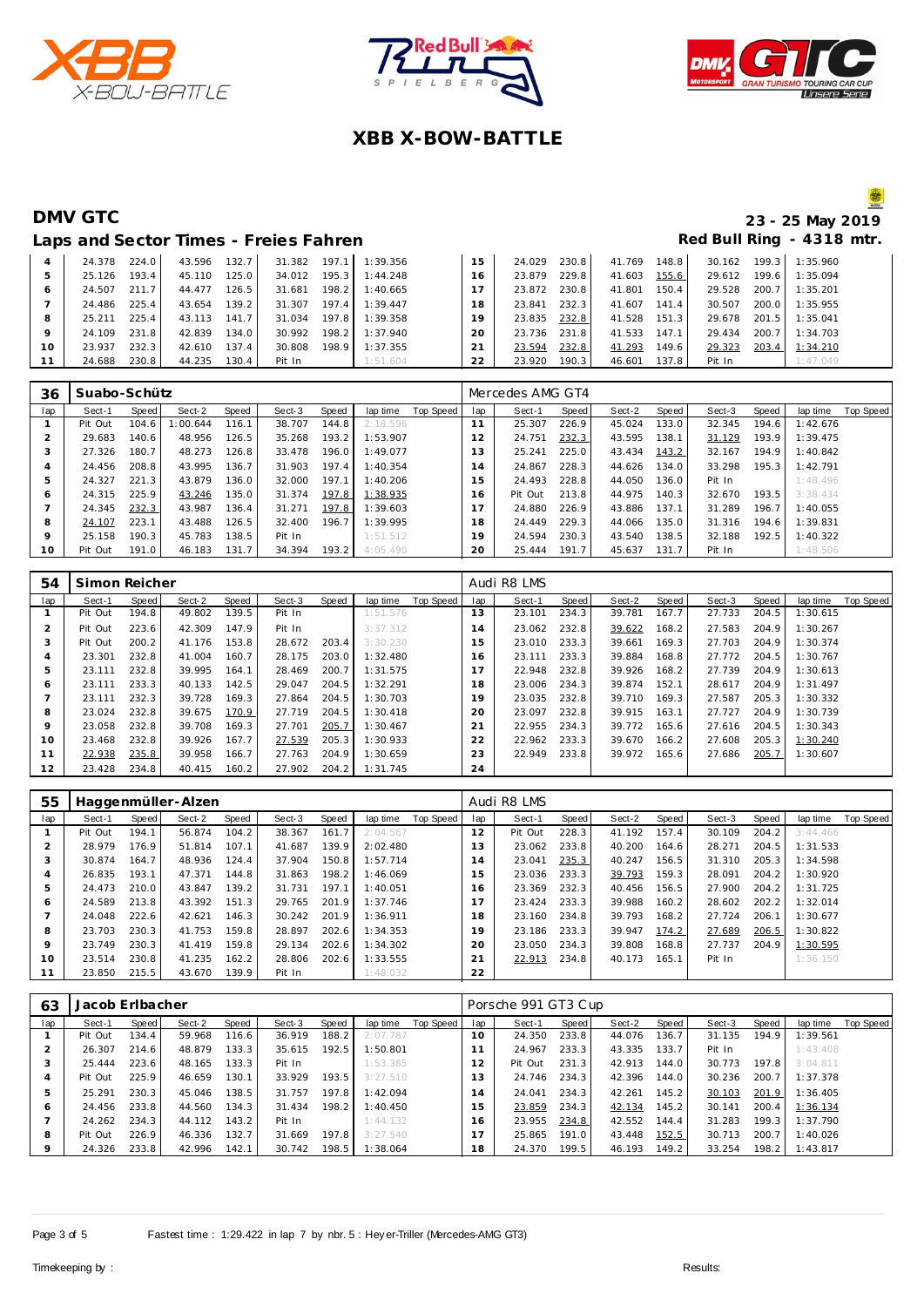





#### **DMV GTC** 23 - 25 May 2019 Laps and Sector Times - Freies Fahren **Red Bull Ring - 4318 mtr.**

| 68  | Berthold Gruhn |       |        |       |        |       |          |           |     | Audi R8 LMS |       |        |       |        |       |          |           |
|-----|----------------|-------|--------|-------|--------|-------|----------|-----------|-----|-------------|-------|--------|-------|--------|-------|----------|-----------|
| lap | Sect-1         | Speed | Sect-2 | Speed | Sect-3 | Speed | lap time | Top Speed | lap | Sect-1      | Speed | Sect-2 | Speed | Sect-3 | Speed | lap time | Top Speed |
|     | Pit Out        | 170.7 | 54.981 | 87.5  | Pit In |       | 2:12.103 |           | 11  | 24.708      | 224.0 | 45.260 | 132.4 | Pit In |       | 1:59.776 |           |
|     | Pit Out        | 168.5 | 51.747 | 118.9 | 39.611 | 186.5 | 2:22.168 |           | 12  | Pit Out     | 210.4 | 44.831 | 129.5 | 32.663 | 193.9 | 3:54.224 |           |
| -1  | 27.178         | 177.7 | 48.902 | 122.4 | 36.233 | 193.5 | 1:52.313 |           | 13  | 25.324      | 225.4 | 44.315 | 135.7 | 32.292 | 195.3 | 1:41.931 |           |
|     | 25.788         | 201.7 | 47.146 | 124.4 | 34.542 | 193.9 | 1:47.476 |           | 14  | 24.827      | 225.4 | 44.148 | 135.7 | 31.744 | 194.6 | 1:40.719 |           |
|     | 25.848         | 181.9 | 47.410 | 130.8 | 33.606 | 193.9 | 1:46.864 |           | 15  | 24.686      | 225.9 | 44.350 | 131.7 | 32.325 | 191.8 | 1:41.361 |           |
| Ô   | 25.772         | 214.6 | 45.497 | 125.3 | 33.754 | 194.6 | 1:45.023 |           | 16  | 24.860      | 223.6 | 44.253 | 136.0 | Pit In |       | 1:57.696 |           |
|     | 25.232         | 219.0 | 44.525 | 132.4 | 32.436 | 195.3 | 1:42.193 |           | 17  | Pit Out     | 188.0 | 47.694 | 132.7 | 33.631 | 191.5 | 6:01.305 |           |
| 8   | 25.209         | 223.6 | 44.425 | 134.3 | 32.418 | 194.2 | 1:42.052 |           | 18  | 25.125      | 223.1 | 44.190 | 142.5 | 31.917 | 194.2 | 1:41.232 |           |
| 9   | 25.680         | 200.6 | 45.963 | 130.4 | 32.063 | 195.7 | 1:43.706 |           | 19  | 25.651      | 208.4 | 49.830 | 118.2 | Pit In |       | 2:06.250 |           |
| 10  | 24.740         | 225.9 | 44.354 | 127.7 | 32.178 | 196.4 | 1:41.272 |           | 20  |             |       |        |       |        |       |          |           |

| 69  | Plachutta-Lechner |       |        |       |        |       |          |           |     | Mercedes-AMG GT3 |       |        |       |        |       |          |           |
|-----|-------------------|-------|--------|-------|--------|-------|----------|-----------|-----|------------------|-------|--------|-------|--------|-------|----------|-----------|
| lap | Sect-1            | Speed | Sect-2 | Speed | Sect-3 | Speed | lap time | Top Speed | lap | Sect-1           | Speed | Sect-2 | Speed | Sect-3 | Speed | lap time | Top Speed |
|     | Pit Out           | 142.6 | 46.569 | 145.6 | 30.441 | 201.9 | 1:51.165 |           | 13  | 23.112           | 235.8 | 40.001 | 161.2 | 28.225 | 204.9 | 1:31.338 |           |
|     | 23.608            | 234.3 | 41.038 | 157.9 | 28.673 | 206.5 | 1:33.319 |           | 14  | 22.858           | 236.3 | 40.213 | 166.2 | 28.173 | 204.5 | 1:31.244 |           |
| 3   | 23.707            | 235.3 | 41.682 | 149.2 | 28.096 | 205.3 | 1:33.485 |           | 15  | 22.857           | 236.3 | 39.850 | 158.4 | 28.284 | 204.2 | 1:30.991 |           |
| 4   | 23.022            | 235.8 | 40.054 | 155.2 | 27.692 | 205.7 | 1:30.768 |           | 16  | 22.874           | 236.9 | 39.958 | 167.2 | 28.617 | 204.2 | 1:31.449 |           |
| 5   | 22.880            | 235.3 | 41.027 | 147.9 | 28.471 | 206.9 | 1:32.378 |           | 17  | 23.040           | 235.8 | 39.908 | 160.2 | 28.059 | 204.9 | 1:31.007 |           |
| 6   | 22.813            | 237.9 | 40.880 | 147.9 | 29.173 | 206.1 | 1:32.866 |           | 18  | 23.019           | 235.3 | 39.879 | 161.7 | 28.569 | 203.8 | 1:31.467 |           |
|     | 23.146            | 236.3 | 39.866 | 158.4 | 27.559 | 206.5 | 1:30.571 |           | 19  | 23.032           | 236.3 | 39.739 | 158.8 | 28.120 | 205.7 | 1:30.891 |           |
| 8   | 22.826            | 237.4 | 40.479 | 154.3 | Pit In |       | 1:38.555 |           | 20  | 22.952           | 236.9 | 40.207 | 157.9 | 28.553 | 205.3 | 1:31.712 |           |
| 9   | Pit Out           | 233.3 | 40.492 | 155.2 | 28.796 | 203.0 | 3:54.479 |           | 21  | 22.843           | 237.4 | 40.060 | 161.7 | 28.171 | 206.1 | 1:31.074 |           |
| 10  | 23.185            | 234.8 | 40.134 | 156.1 | 28.352 | 204.5 | 1:31.671 |           | 22  | 22.887           | 237.9 | 40.352 | 156.5 | 28.350 | 205.3 | 1:31.589 |           |
| 11  | 22.933            | 236.3 | 40.260 | 162.7 | 28.132 | 204.2 | 1:31.325 |           | 23  | 22.920           | 236.3 | 39.909 | 154.7 | 28.319 | 205.7 | 1:31.148 |           |
| 12  | 22.930            | 235.8 | 40.013 | 159.8 | 28.464 | 200.0 | 1:31.407 |           | 24  | 22.908           | 236.9 | 39.949 | 157.9 | 28.282 | 206.5 | 1:31.139 |           |

| 75  | Thomas Langer |       |        |       |        |       |          |           |                | Porsche 991 GT3 Cup |       |        |       |        |       |          |           |
|-----|---------------|-------|--------|-------|--------|-------|----------|-----------|----------------|---------------------|-------|--------|-------|--------|-------|----------|-----------|
| lap | Sect-1        | Speed | Sect-2 | Speed | Sect-3 | Speed | lap time | Top Speed | lap            | Sect-1              | Speed | Sect-2 | Speed | Sect-3 | Speed | lap time | Top Speed |
|     | Pit Out       | 130.7 | 56.142 | 111.3 | 33.600 | 192.9 | 2:04.242 |           | 3              | 23.998              | 231.8 | 42.020 | 147.1 | 30.211 | 196.0 | 1:36.229 |           |
|     | 25.704        | 225.0 | 44.059 | 135.3 | 31.140 | 194.9 | 1:40.903 |           | 4              | 24.621              | 229.3 | 42.347 | 144.0 | 30.199 | 198.9 | 1:37.167 |           |
| 3   | 24.349        | 228.3 | 43.624 | 138.5 | 30.663 | 197.4 | 1:38.636 |           | 15             | 24.272              | 228.8 | 42.234 | 144.4 | 30.039 | 198.9 | 1:36.545 |           |
| 4   | 24.256        | 231.8 | 43.290 | 139.9 | 30.851 | 198.2 | 1:38.397 |           | 6              | 24.172              | 230.3 | 42.202 | 150.4 | 30.135 | 198.2 | 1:36.509 |           |
| 5   | 24.530        | 230.8 | 42.593 | 136.7 | 30.151 | 197.4 | 1:37.274 |           | $\overline{7}$ | 24.107              | 230.8 | 43.160 | 140.3 | 30.189 | 199.3 | 1:37.456 |           |
| 6   | 24.184        | 229.3 | 43.038 | 142.9 | 31.637 | 187.8 | 1:38.859 |           | 18             | 24.092              | 231.3 | 44.576 | 140.6 | 30.259 | 195.3 | 1:38.927 |           |
|     | 24.755        | 227.3 | 43.702 | 147.5 | Pit In |       | 1:46.587 |           | 19             | 25.550              | 228.8 | 42.709 | 147.5 | 30.283 | 199.6 | 1:38.542 |           |
| 8   | Pit Out       | 220.8 | 42.839 | 137.8 | 30.251 | 197.1 | 3:36.298 |           | 20             | 23.928              | 233.3 | 44.356 | 135.3 | 32.964 | 197.8 | 1:41.248 |           |
| 9   | 24.504        | 229.8 | 42.445 | 145.6 | 30.514 | 197.8 | 1:37.463 |           | 21             | 24.231              | 232.3 | 43.011 | 141.7 | 30.117 | 198.5 | 1:37.359 |           |
| 10  | 24.130        | 230.3 | 42.414 | 147.9 | 30.704 | 192.9 | 1:37.248 |           | 22             | 24.231              | 232.8 | 43.522 | 146.7 | 30.115 | 200.0 | 1:37.868 |           |
| 11  | 24.549        | 230.3 | 42.547 | 150.4 | 30.624 | 197.1 | 1:37.720 |           | 23             | 24.062              | 233.3 | 42.390 | 141.0 | Pit In |       | 1:52.116 |           |
| 12  | 24.426        | 229.3 | 42.478 | 143.2 | 30.167 | 196.7 | 1:37.071 |           | 24             |                     |       |        |       |        |       |          |           |

| 88  | Jean-Luc Weidt |       |        |       |        |       |          |           |              | Audi R8 LMS GT4 |       |        |       |        |       |          |           |
|-----|----------------|-------|--------|-------|--------|-------|----------|-----------|--------------|-----------------|-------|--------|-------|--------|-------|----------|-----------|
| lap | Sect-1         | Speed | Sect-2 | Speed | Sect-3 | Speed | lap time | Top Speed | lap          | Sect-1          | Speed | Sect-2 | Speed | Sect-3 | Speed | lap time | Top Speed |
|     | Pit Out        | 171.0 | 51.450 | 112.3 | 33.198 | 192.2 | 1:52.910 |           | 12           | 24.156          | 232.8 | 42.959 | 134.7 | 30.248 | 197.1 | 1:37.363 |           |
|     | 25.890         | 216.8 | 46.693 | 127.1 | 31.402 | 198.2 | 1:43.985 |           | $\mathbf{3}$ | 24.144          | 229.8 | 43.133 | 137.1 | Pit In |       | 1:47.338 |           |
| 3   | 24.387         | 226.9 | 44.665 | 127.4 | 31.823 | 199.3 | 1:40.875 |           | 14           | Pit Out         | 224.5 | 43.297 | 137.1 | 30.910 | 199.3 | 2:48.701 |           |
|     | 25.231         | 212.9 | 45.760 | 121.6 | 31.323 | 198.2 | 1:42.314 |           | -5           | 24.406          | 230.3 | 44.136 | 134.3 | 30.809 | 199.6 | 1:39.351 |           |
|     | 24.442         | 228.8 | 43.800 | 129.2 | 30.987 | 197.8 | 1:39.229 |           | 6            | 24.278          | 227.8 | 43.391 | 139.2 | 30.590 | 197.8 | 1:38.259 |           |
| 6   | 24.472         | 219.5 | 44.846 | 130.1 | Pit In |       | 1:48.625 |           |              | 24.064          | 230.8 | 43.295 | 131.4 | 30.674 | 196.4 | 1:38.033 |           |
|     | Pit Out        | 219.5 | 44.052 | 131.7 | 30.917 | 198.2 | 2:54.857 |           | 18           | 24.379          | 230.8 | 43.138 | 135.3 | 30.843 | 196.0 | 1:38.360 |           |
| 8   | 24.565         | 214.2 | 46.355 | 127.7 | 31.218 | 199.6 | 1:42.138 |           | 19           | 24.265          | 218.6 | 43.328 | 141.7 | 30.520 | 198.9 | 1:38.113 |           |
| 9   | 25.063         | 208.8 | 43.739 | 136.7 | 30.876 | 198.9 | 1:39.678 |           | 20           | 24.500          | 230.3 | 43.514 | 133.3 | 31.137 | 197.8 | 1:39.151 |           |
| 10  | 24.283         | 232.8 | 43.277 | 131.4 | 30.665 | 199.6 | 1:38.225 |           | $2^{\cdot}$  | 24.383          | 226.9 | 43.641 | 137.4 | 30.936 | 195.7 | 1:38.960 |           |
|     | 24.195         | 230.3 | 43.535 | 130.8 | 30.470 | 198.9 | 1:38.200 |           | 22           | 24.869          | 210.8 | 47.710 | 114.9 | Pit In |       | 1:53.927 |           |

| 469          | Alois Rieder |       |          |       |        |         |          |           |          | Porsche 997 GT3 R |       |        |       |        |       |          |           |
|--------------|--------------|-------|----------|-------|--------|---------|----------|-----------|----------|-------------------|-------|--------|-------|--------|-------|----------|-----------|
| lap          | Sect-1       | Speed | Sect-2   | Speed | Sect-3 | Speed   | lap time | Top Speed | lap      | Sect-1            | Speed | Sect-2 | Speed | Sect-3 | Speed | lap time | Top Speed |
|              | Pit Out      | 137.5 | :00.885  | 114.9 | 33.490 | 197.4   | 2:12.077 |           |          | 23.262            | 238.4 | 41.399 | 145.2 | Pit In |       | 1:44.445 |           |
|              | 24.476       | 227.3 | 44.705   | 115.4 | 30.919 | 203.4 l | 1:40.100 |           | 8        | Pit Out           | 224.5 | 42.843 | 146.7 | 29.678 | 204.2 | 5:06.288 |           |
|              | 23.716       | 221.7 | 42.369   | 142.1 | 29.750 | 202.6   | 1:35.835 |           |          | 23.210            | 238.4 | 41.261 | 161.2 | 29.454 | 204.2 | 1:33.925 |           |
|              | 23.724       | 237.4 | 41.704   | 141.7 | 29.435 | 203.0   | 1:34.863 |           | $\Omega$ | 23.199            | 238.4 | 41.411 | 140.6 | 29.275 | 204.9 | 1:33.885 |           |
|              | 23.587       | 236.9 | 1:22.952 | 97.6  | 34.661 | 197.1   | 2:21.200 |           |          | 23.241            | 237.4 | 41.426 | 147.1 | 29.289 | 205.3 | 1:33.956 |           |
| <sub>0</sub> | 23.655       | 236.3 | 41.736   | 143.6 | 29.641 | 204.5   | 1:35.032 |           |          | 23.238            | 219.9 | 45.840 | 142.5 | Pit In |       | 1:48.287 |           |